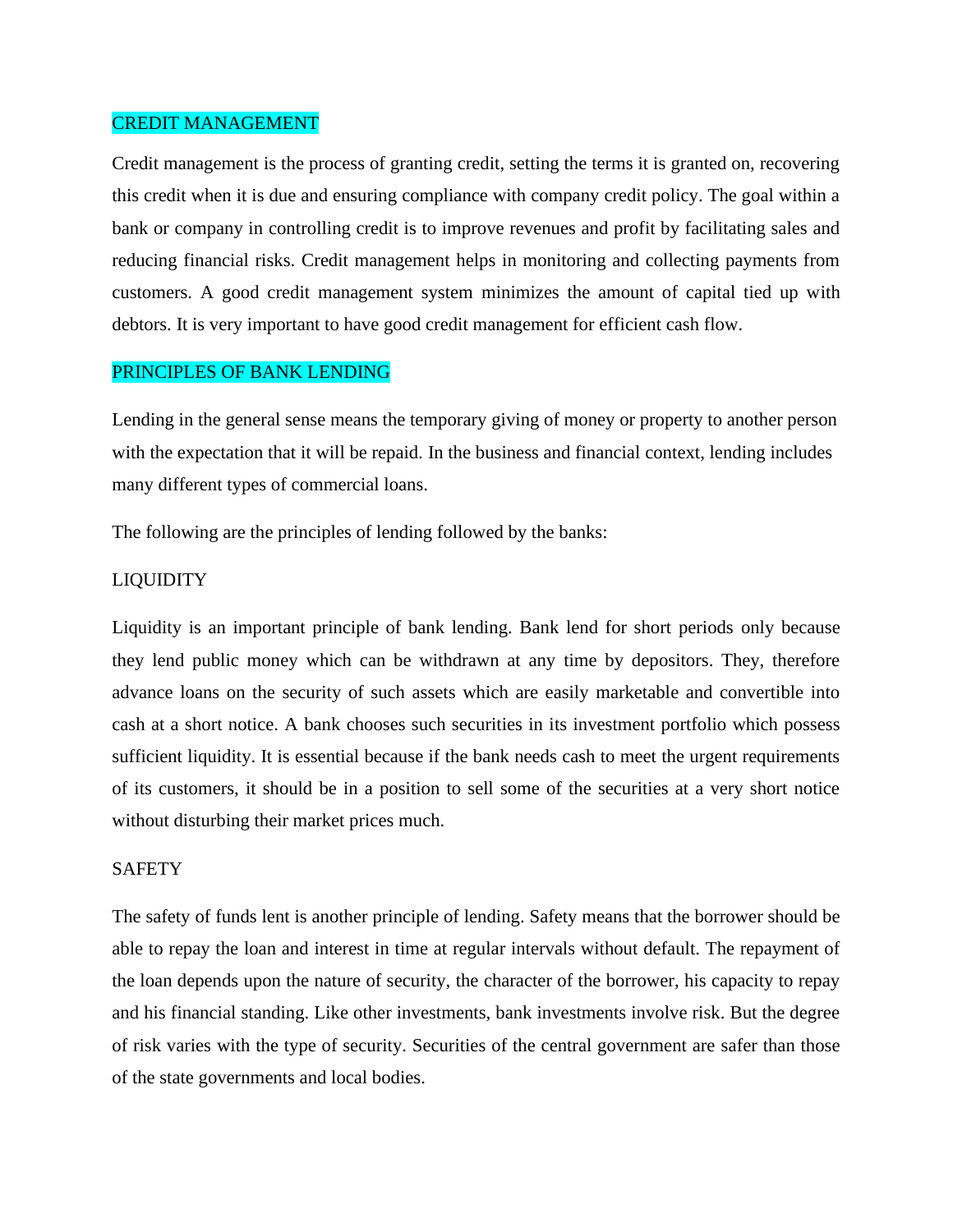### **DIVERSITY**

A commercial bank should follow the principle of diversity while choosing its investment portfolio. It should not invest its surplus fund in a particular type of security but in different types of securities. The bank should choose the shares and debentures of different types of industries situated in different parts of the country. Diversification aims at minimizing risk of the investment portfolio of a bank.

### STABILITY

Another important principle of bank's investment policy should be to invest in those stocks and securities which posses a high degree of stability in their prices. The banks should invest its funds in the shares of reputed companies where the possibility of decline in their prices is remote.

# PROFITABILITY

This is the cardinal principle for making investment by a bank. The bank must earn sufficient profits. Therefore it should invest in such securities which ensure a fair and stable return on the funds invested. The earning capacity of securities and shares depends upon the interest rate , dividend rate and the tax benefits they carry.

#### TYPES OF LOANS

### PERSONAL LOANS

Most banks offer personal loans to their customers and the money can be used for any expense like paying bills or purchasing something for the household. Generally, these loans are unsecured loans. The lender or the bank needs certain documents like proof of assets. Proof on income etc before approving the personal loan amount.

### CREDIT CARD LOANS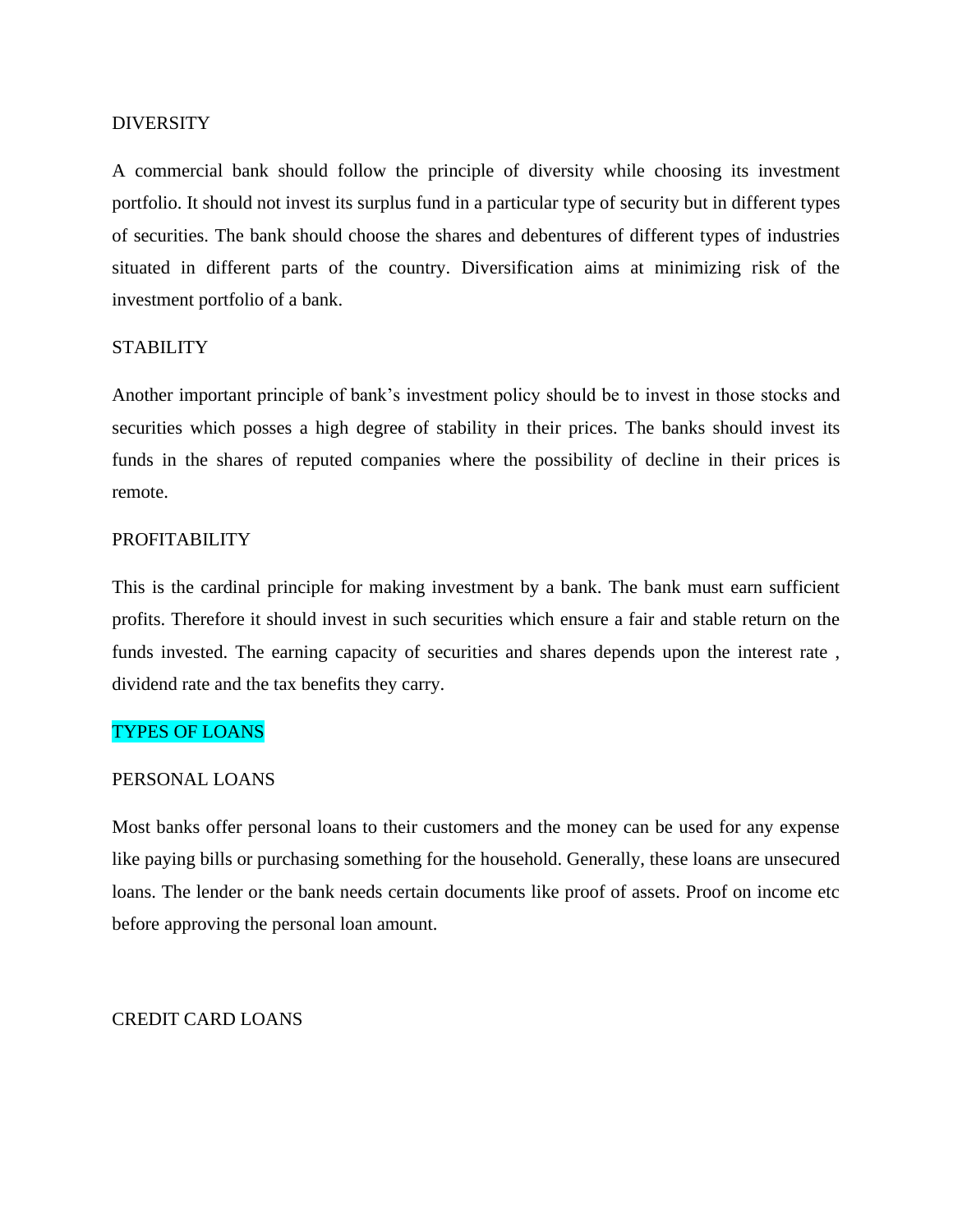Using a credit card implies that the customer has to repay for all the purchases made at the end of the billing cycle. As credit cards are accepted everywhere it is one of the convenient ways for payment while buying things. It has become a popular loan type.

### HOME LOANS

Home loans are primarily taken for buying new homes. However, these loan can also be used for [home renovations,](https://www.bankbazaar.com/home-loan/home-renovation-loan.html) [home extensions,](https://www.bankbazaar.com/home-loan/hdfc-home-extension-loan.html) [purchasing land property,](https://www.bankbazaar.com/home-loan/plot-loan.html) [under-construction houses,](https://www.bankbazaar.com/home-loan/home-construction-loan.html) etc. These loan generally come with longer tenures (20 years to 30 years). The rates offered by some of the top banks in India with their home loans start at 8.30%. Credit score is checked before the loan request is approved by the lender. Having a good credit score, there is a fair chance to enjoy [lower rates of interest with the home loan.](https://www.bankbazaar.com/home-loan-interest-rate.html)

# CAR LOANS

A car loan helps to pave the path between a dream of owning a car and actually buying a car. Since credit reports are crucial for judging eligibility towards any loan, it is good to have a high credit score while [applying for a car loan.](https://www.bankbazaar.com/car-loan.html) The loan application will get approved easily and might get a lower rate of interest associated with the loan.

Car loans are secured loans.Failing to pay the instalments will led the lender will take back your car and recover the outstanding debt.

### TWO-WHEELER LOANS

A two-wheeler is pretty essential in today's world. May it be going for a long ride or a busy road in a city – bikes and scooters helps to commute conveniently. A [two-wheeler loan](https://www.bankbazaar.com/two-wheeler-loan.html) is easy to apply for. The borrowings under this loan type helps to purchase a two-wheeler. But if the installments are not paid on time the insurer will take the two-wheeler to recover the loan amount.

### SMALL BUSINESS LOANS

Small Business Loans are loans that are provided to small scale and medium scale businesses to meet various business requirements. These loans can be used for a variety of purposes that help in growing the business. Some of these could include purchase of equipment, buying inventory,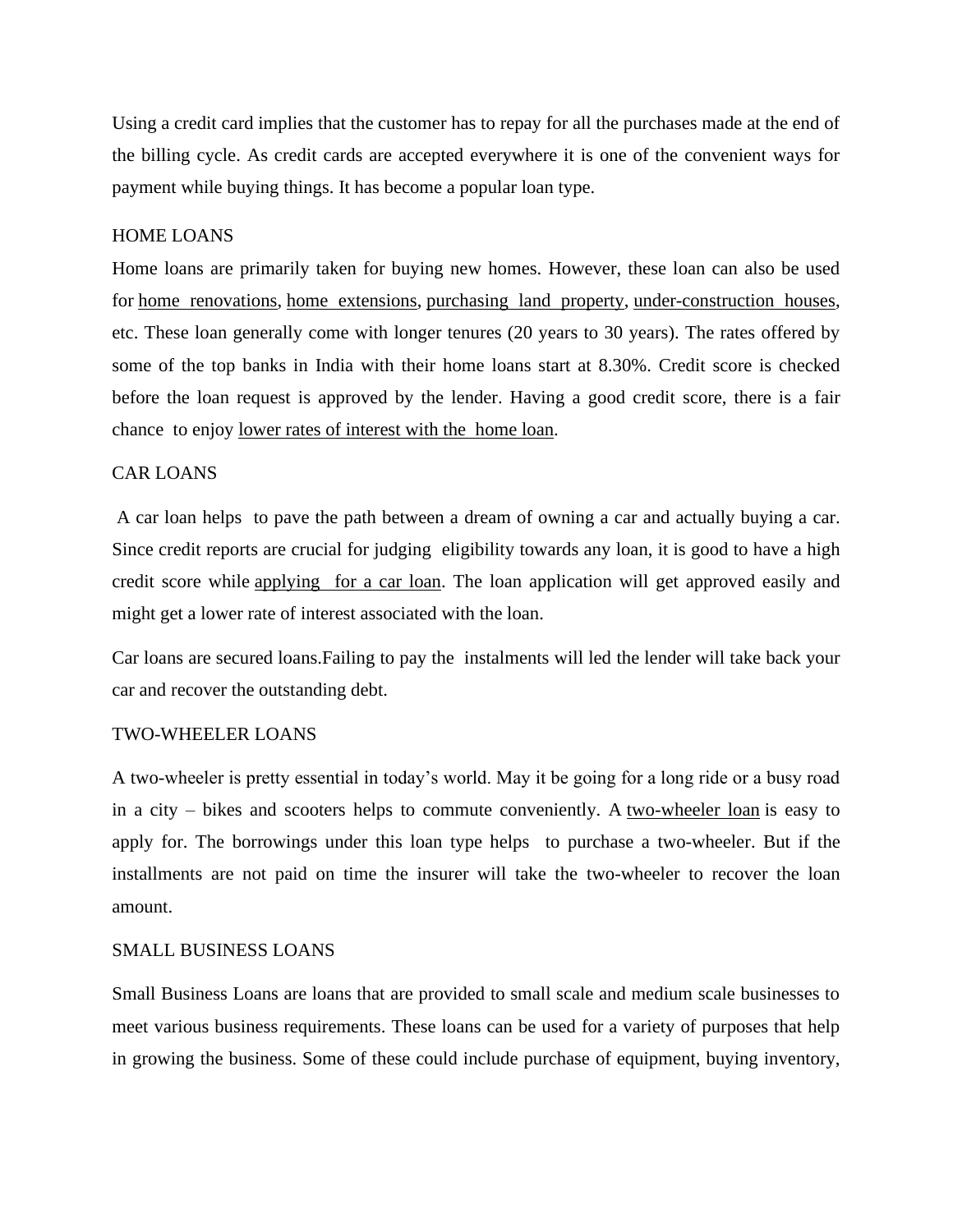paying the salaries of employees, marketing expenses, paying off business debts, meeting administrative expenses, or even to open a new branch or take up a franchise.

The eligibility criteria for small business loans varies from lender to lender, but the common ones are the age of the business owner, the number of years the business has been operational, income tax returns, and statement of the previous year's turnover that has been audited by a Chartered Accountant (CA).

#### PAYDAY LOANS

Payday loans are also called salary loans. These are unsecured short-term loans that require the customer to be employed with a steady income. They usually have high interest rates. This is based on the applicant's credit profile, age, and income. Documents required would be salary statements and other proof of income.

### CASH ADVANCES

These loans are offered by credit card issuers and allow credit card users to withdraw cash from an ATM machine using the credit card. The amount of cash that can be withdrawn from a credit card in this way will depend on the credit limit available. The cash has to be paid back with interest, which is usually calculated from the day the cash has been withdrawn. There are also other fees associated with a cash advance, such as cash advance fees and ATM or bank fees.

### HOME RENNOVATION LOAN

Home innovation loans are offered by most lenders. These can be availed to meet the expenses related to renovation, repairs, or improvement of an existing residential property. Depending on the lender, there is a lot of flexibility with what you can do with a home renovation loan. You can use it to buy products or pay for services. For example, you can use it to pay for the services of a contractor, architect, or interior decorator. You can also use it to buy furniture, furnishings, or household appliances such as a refrigerator, washing machine, air conditioner, etc. It can be used for painting, carpentry, or masonry work as well.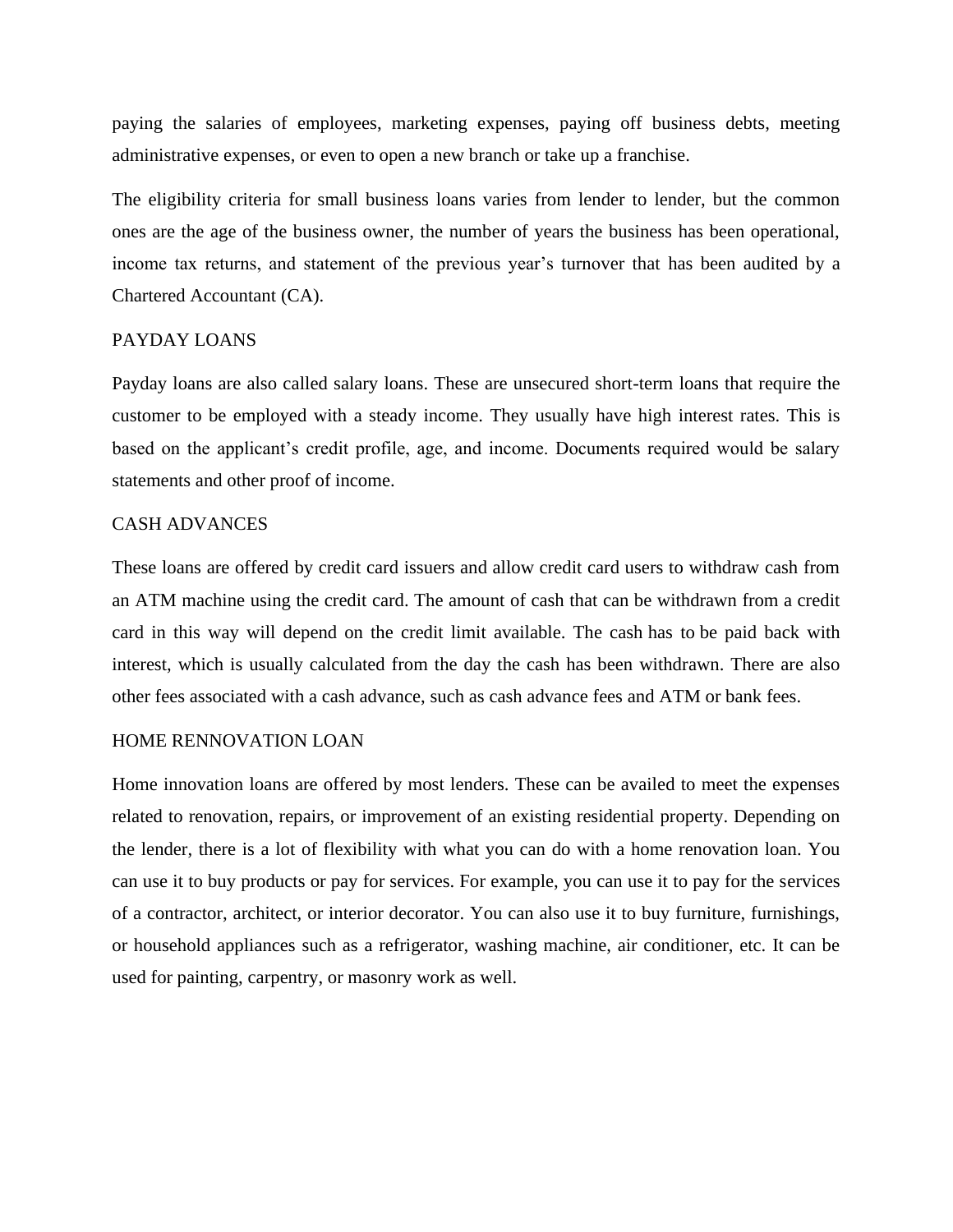# AGRICULTURE LOAN

Agriculture loans are loans that are provided to farmers to meet the expenses of their day-to-day or general agricultural requirements. These loans can be short term or long term. They can be used for raising working capital for crop cultivation or to buy agricultural equipment.

# GOLD LOAN

A gold loan can be used to raise cash to meet emergency or planned financial requirements, such as business expansion, education, medical emergencies, agricultural expenses, etc. The loan against gold is a secured loan where gold is placed as security or collateral in return for a loan amount that corresponds to the per gram market value of gold on the day that the gold has been pledged. Any other metals, gems, or stones that are in the jewelry will not be calculated when determining the value of the gold loan.

# LOAN AGAINST CREDIT CARD

Loan against credit card is like a personal loan that is taken against your credit card. These are usually pre-approved loans that do not require any additional documentation. Depending on the lender, this can be converted into a personal loan that is interest free within a certain period of time. After that, it will attract a certain percentage of interest. There is a processing fee associated with converting the credit limit that is pre-assigned into a loan.

# EDUCATIONAL LOAN

An education loan is availed specifically to finance educational requirements towards school or college. Depending on the lender, it will cover the basic fees of the course, the exam fees, accommodation fees, and other miscellaneous charges. The student is the borrower with any other close relative being the co-applicant, such as a parent, grandparent, spouse, or sibling. It can be availed for courses in India or abroad. It can be taken for a wide variety of recognised courses which are either part time or full time. They cover vocational courses as well as undergraduate and postgraduate courses.

# CONSUMER DURABLE LOAN

Consumer durable loans are loans that are availed to finance the purchase of consumer durables such as a electronic gadgets and household appliances. Depending on the lender, they can be